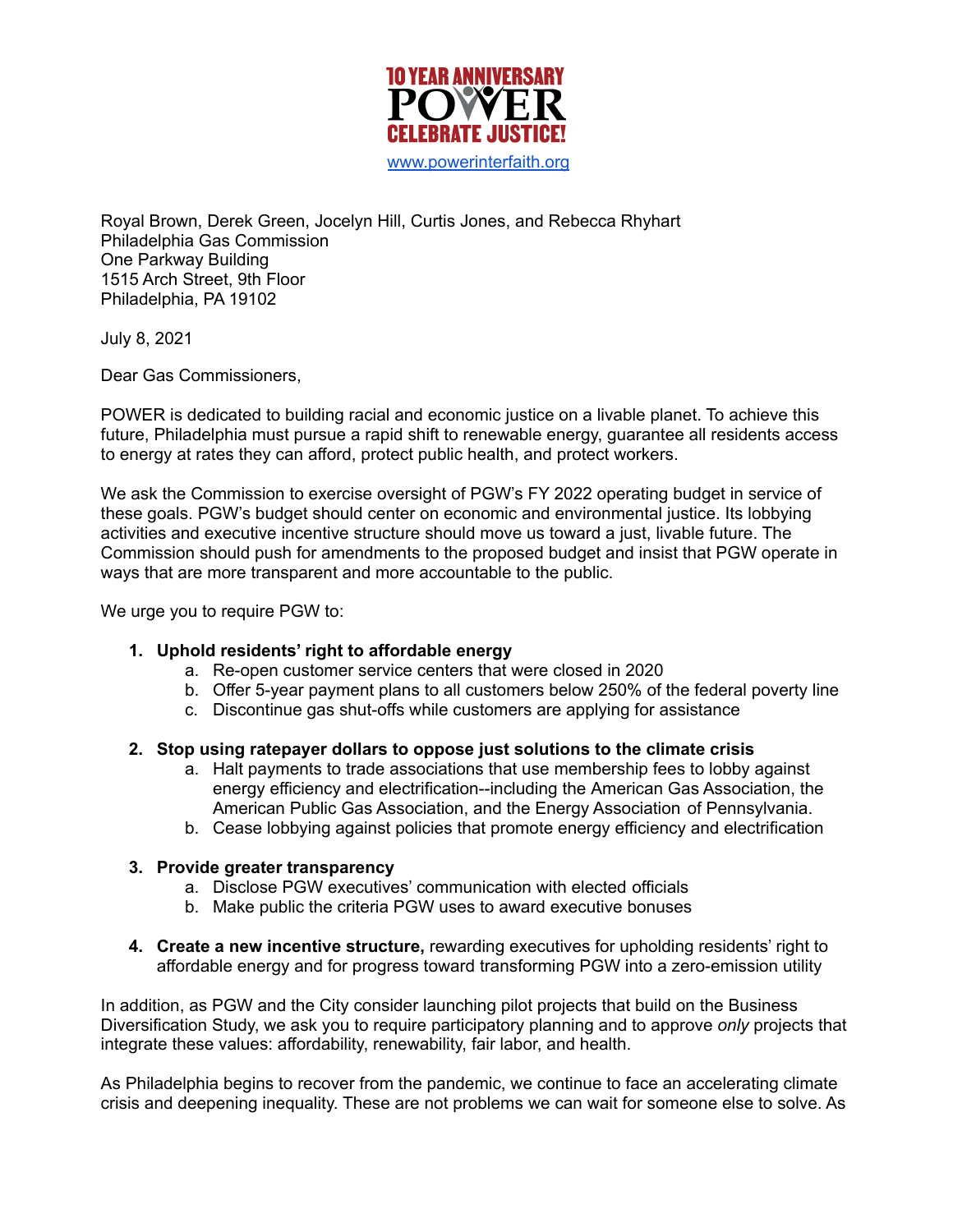a public utility in the poorest big city in the US, PGW has an obligation to uphold residents' right to affordable energy and to advance--rather than impede--a rapid shift away from fossil fuels. We need decisive action to match the urgency of the crises we face.

PGW is owned by the public, and we are paying attention*.* The Commission's budget review process is one of the few opportunities Philadelphia residents have to participate in PGW's governance. Though the Commission has in the past defined its oversight role in relatively narrow ways, we urge you to take a more active role now in pressing for the company to serve the public interest. You have a unique ability and responsibility to hold PGW accountable.

We would like to meet with you at your earliest convenience to discuss our requests, which are outlined in more detail below. We look forward to your reply.

Sincerely,

Bishop Dwayne Royster Rabbi Julie Greenberg

*Executive Director Climate Justice Coordinator*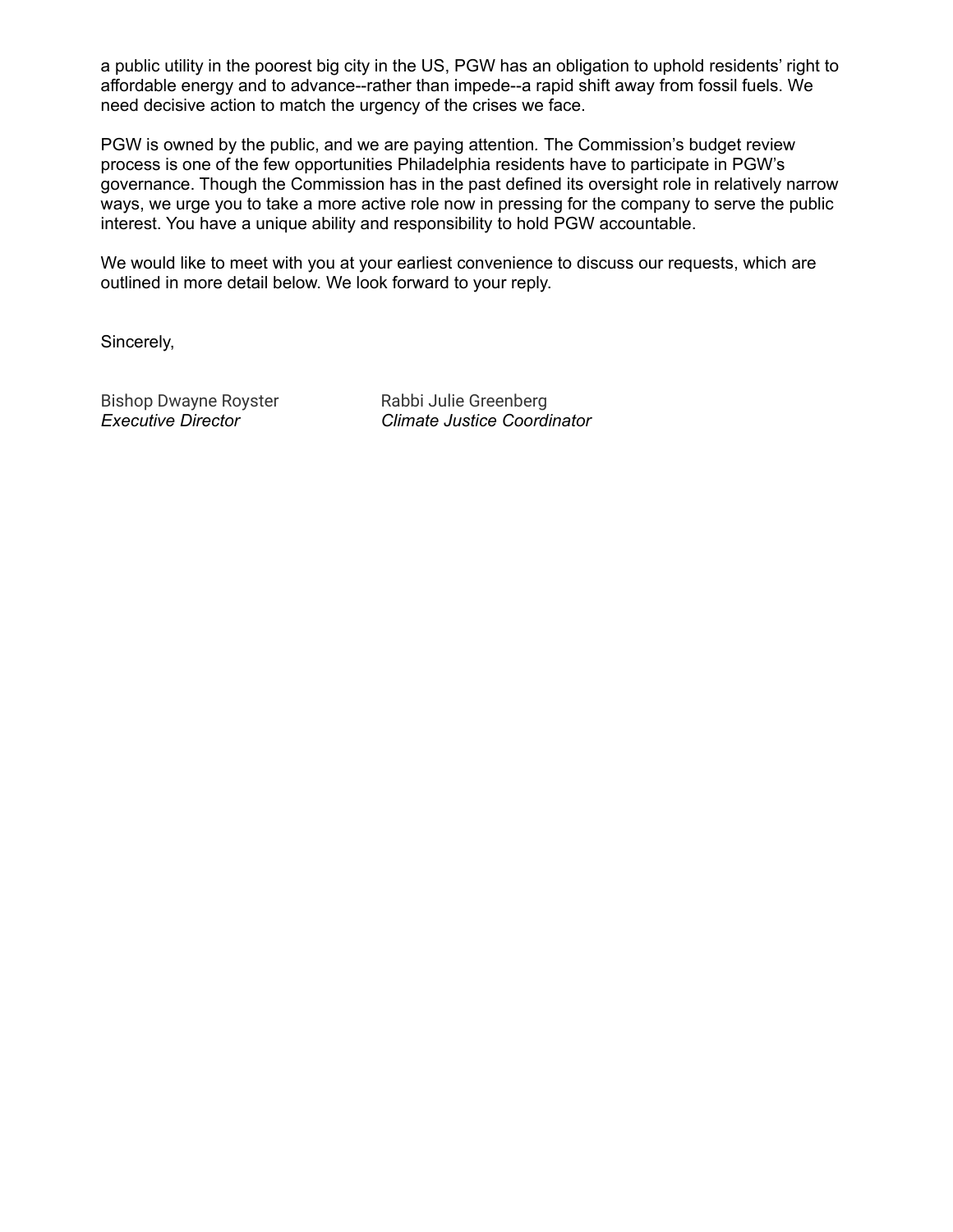# **Requests for the PGW FY 2022 Operating Budget**

## **1. Affordability and Economic Justice**

- **Re-open customer service centers.**
	- PGW closed its 5 customer service centers across the city during the early days of the COVID-19 pandemic. Reopening them would make it easier for customers to pay bills, address problems, and apply for assistance programs.
	- Customer service centers are especially important for people who have no access or limited access to the internet or who face language barriers.
	- The Gas Commission should insist that the FY 2022 Operating Budget include funds to restore in-person customer service.
- **● Offer 5-year payment plans for all customers below 250% of the federal poverty line.**
	- PGW is negotiating extended 5-year repayment plans with some customers who have accrued debt. The company does not offer this option to people who pay reduced rates through the Customer Responsibility Program, however. PGW only offers customers 5-year plans if they opt out of CRP and agree to pay higher rates.
	- The Public Utility Commission [mandated](https://www.puc.pa.gov/press-release/2021/puc-creates-added-2021-safeguards-to-help-households-and-small-businesses-address-past-due-utility-bills.) earlier this year that customers with incomes less than 250% of the federal poverty line be given the option to pay back debts over 5 years. PGW's failure to provide this option to CRP customers imposes a hardship on the lowest income Philadelphians.
	- The Commission should require PGW to adjust the budget to assume that all indebted customers with incomes below 250% of the federal poverty line will have 5 years to catch up. It should also ensure that PGW managers direct and train staff to make this option available to everyone.

### **● No shut-offs while customers are applying for assistance.**

- PGW's proposed budget reflects a return to business as usual for reconnection fees, which indicates that PGW anticipates widespread shut-offs. On average, PGW terminates 25,000 to 30,000 residential customers each year. This year, tenants across the city are seeking emergency rental assistance funds that can pay PGW bills. Other customers are applying for other hardship funds to catch up on their bills. PGW should suspend shut-offs so that customers can get the help they're seeking.
- The Gas Commission should tell PGW to revise the budget to assume no customers will be terminated while they're seeking help. In addition, the Commission should ensure PGW makes all customers fully aware of new and expanded utility bill assistance programs funded by the American Rescue Plan.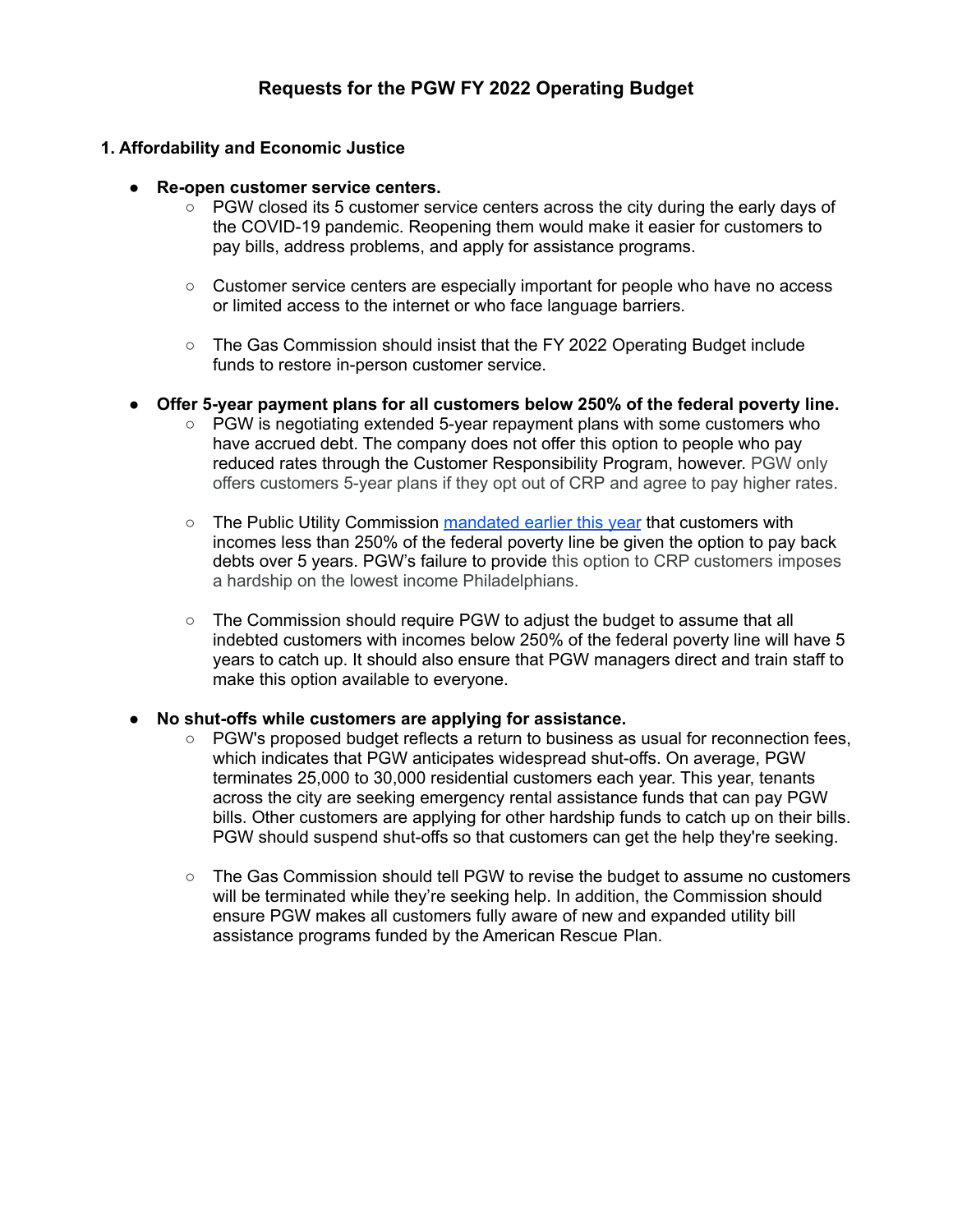## **2. Lobbying Expenditures and Activities**

- **No payments to trade associations that oppose just solutions to the climate crisis**
	- PGW annually pays hundreds of thousands of dollars to industry associations that lobby for policies that favor the expanded use of gas and against policies that promote energy efficiency and building electrification.
	- $\circ$  These industry associations take lobbying and advocacy positions that are in direct opposition to climate and sustainability policies adopted by Philadelphia City Council. They directly undercut the City's tools to implement the findings of the PGW Business Diversification Study. As a public utility, PGW should be accountable to citizens and should not act in opposition to the city's policies.
	- The Gas Commission should prohibit PGW from paying dues to the American American Gas Association, the American Public Gas Association, and the Energy Association of Pennsylvania.
- **● Stop lobbying or advocacy against policies to promote energy efficiency & electrification**
	- *○* PGW has engaged in a variety of forms of advocacy against energy efficiency policies and electrification. 1
	- *○* It appears that PGW recently supported a bill sponsored by PA Senator Gene Yaw that would undercut the City of Philadelphia's ability to implement policies to promote energy efficiency and electrification. This was in direct opposition to a City Council resolution that called on the legislature to reject the bill.
	- *○* The Gas Commission should require PGW to halt lobbying or advocacy against energy efficiency and electrification. The Commission should prohibit PGW from paying staff for government relations work if the PGW does not make this commitment.

# **3. Transparency**

- **● Transparency about PGW staff's communication with elected officials**
	- $\circ$  PGW staff have refused to provide details about their communication with state legislators about SB 275, Senator Gene Yaw's controversial "Energy Choice" bill.
	- The Gas Commission should require PGW to commit to providing full transparency about staff members' communication with elected officials--past and present. Again, we urge the Commission to prohibit PGW from paying staff for government relations work if the PGW does not make this commitment.
- **● PGW should publish the criteria that it uses to award executive bonuses**

<sup>1</sup> Susan Phillips, "As Philadelphia works to tackle climate change, a question emerges: Is PGW on board?", WHYY (May 28, 2021) [https://whyy.org/articles/as-philadelphia-works-to-tackle-climate-](https://whyy.org/articles/as-philadelphia-works-to-tackle-climate-change-a-question-emerges-is-pgw-on-board/)

[change-a-question-emerges-is-pgw-on-board/](https://whyy.org/articles/as-philadelphia-works-to-tackle-climate-change-a-question-emerges-is-pgw-on-board/); Andrew Maykuth, "Can Philadelphia's gas utility survive in a climate where fossil fuels are shunned?", Philadelphia Inquirer (May 11, 2021) [https://www.inquirer.com/](https://www.inquirer.com/business/) business/ philadelphia- [gas-works-climate-study-decarbonization-20210511.html;](https://www.inquirer.com/business/) Jeremy Deaton, "Philly Wants to Wean Off Gas. The City-Owned Gas Utility Is Refusing to Go Along," Nexus Media News (Mar. 22, 2021), <https://nexusmedianews.com/philadelphia-gas-utility-climate-change/>.